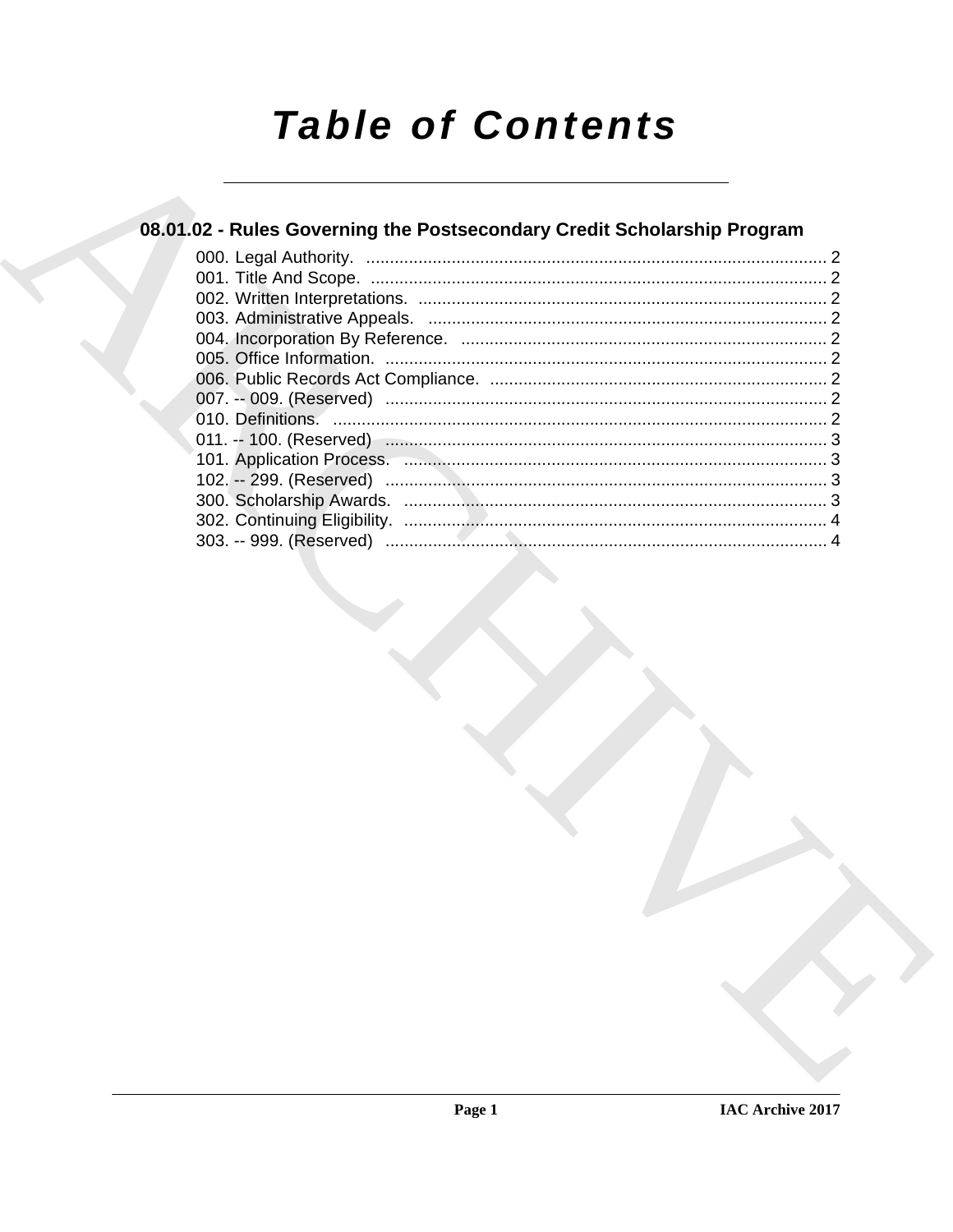#### **IDAPA 08 TITLE 01 CHAPTER 02**

#### <span id="page-1-0"></span>**08.01.02 - RULES GOVERNING THE POSTSECONDARY CREDIT SCHOLARSHIP PROGRAM**

#### <span id="page-1-14"></span><span id="page-1-1"></span>**000. LEGAL AUTHORITY.**

In accordance with Sections 33-105, 33-4601A, and 33-4605, Idaho Code the State Board of Education (Board) shall promulgate rules implementing the provisions of Title 33, Chapter 46, Idaho Code. (3-29-17)

#### <span id="page-1-23"></span><span id="page-1-2"></span>**001. TITLE AND SCOPE.**

**CHAPTER 02**<br> **CHAPTER 02**<br> **CHAPTER COVERNING THE POSTSECONDARY CREDIT SCHOLARSHIP PROGRAM**<br> **CHAPTER COVERNING** TO 360 A. and 33 460 A. and 33 460 Code 46, blanc Code 16 Sizes Dourt of Education (Book) shall<br> **CHAPTER C 01. Title**. These rules shall be cited as IDAPA 08.01.02, "Rules Governing the Postsecondary Credit Scholarship Program."

<span id="page-1-26"></span><span id="page-1-25"></span><span id="page-1-24"></span>**02. Scope**. These rules constitute the requirements for the Postsecondary Credit Scholarship Program.  $(3-29-17)$ 

#### <span id="page-1-3"></span>**002. WRITTEN INTERPRETATIONS.**

In accordance with Section 67-5201(19)(b)(iv), Idaho Code, written interpretations, if any, of the rules of this chapter are available at the Office of the State Board of Education.  $(3-29-17)$ are available at the Office of the State Board of Education.

#### <span id="page-1-10"></span><span id="page-1-4"></span>**003. ADMINISTRATIVE APPEALS.**

Unless otherwise provided for in the rules of the Board or in the Board Governing Policies and Procedures, all administrative appeals allowed by law shall be conducted as provided herein. (3-29-17)

#### <span id="page-1-13"></span><span id="page-1-5"></span>**004. INCORPORATION BY REFERENCE.**

There are no documents that have been incorporated by reference into these rules. (3-29-17)

#### <span id="page-1-15"></span><span id="page-1-6"></span>**005. OFFICE INFORMATION.**

**01. Office Hours**. The offices of the Board are open from 8 a.m. to 5 p.m., except Saturday, Sunday, and legal holidays. (3-29-17)

<span id="page-1-20"></span><span id="page-1-19"></span>**02. Street Address**. The offices of the Board are located at 650 W. State Street, Boise, Idaho.

- <span id="page-1-18"></span>**03. Mailing Address**. The mailing address of the Board is P.O. Box 83720, Boise, Idaho 83720-0037.
- <span id="page-1-21"></span>**04. Telephone Number**. The telephone number of the Board is (208) 334-2270. (3-29-17)
- <span id="page-1-17"></span><span id="page-1-16"></span>**05. Facsimile**. The facsimile number of the Board is (208) 334-2632. (3-29-17)

**06. Electronic Address**. The electronic address of the Board of Education is at www.boardofed.idaho.gov. (3-29-17)

#### <span id="page-1-22"></span><span id="page-1-7"></span>**006. PUBLIC RECORDS ACT COMPLIANCE.**

These rules are subject to the provisions of the Idaho Public Records Act, Title 74, Chapter 1, Idaho Code. (3-29-17)

#### <span id="page-1-8"></span>**007. -- 009. (RESERVED)**

#### <span id="page-1-11"></span><span id="page-1-9"></span>**010. DEFINITIONS.**

For the purposes of this section the following definitions shall apply: (3-29-17)

(3-29-17)

(3-29-17)

<span id="page-1-12"></span>**01. Academic Merit Based Scholarship**. A scholarship in which a minimum academic standard must be met to be eligible for the scholarship. (3-29-17)

**Section 000 Page 2**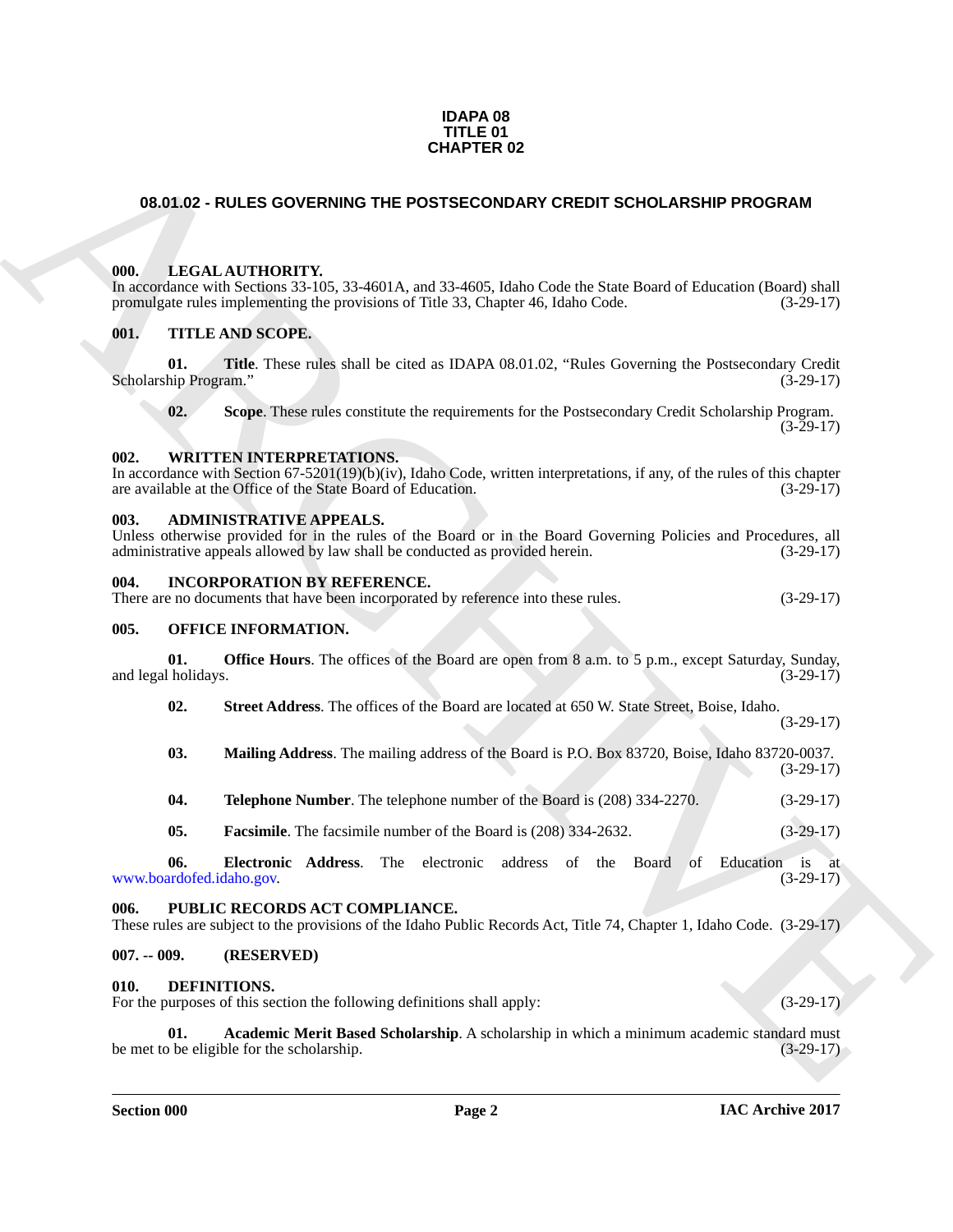#### *IDAHO ADMINISTRATIVE CODE IDAPA 08.02.02 - Rules Governing the* **Postsecondary Credit Scholarship Program**

<span id="page-2-13"></span><span id="page-2-12"></span>**02. Board**. Idaho State Board of Education. (3-29-17)

**03.** Business Scholarship. A competitive scholarship awarded from a business entity registered with the Idaho Secretary of State or other state or federal entity that registers businesses and whose purpose is not postsecondary education nor is the entity affiliated with a postsecondary educational institution; or an association representing businesses as described herein. (3-29-17)

<span id="page-2-16"></span><span id="page-2-15"></span><span id="page-2-14"></span>**04. Executive Director**. Executive Director for the Idaho State Board of Education. (3-29-17)

**05.** Grade Point Average (GPA). Average secondary grade earned by a student, figured by dividing points earned by the number of credits attempted. (3-29-17) the grade points earned by the number of credits attempted.

**06.** Industry Scholarship. A competitive scholarship in which the recipient must enter into a program for a specific occupational area. of study for a specific occupational area.

#### <span id="page-2-0"></span>**011. -- 100. (RESERVED)**

#### <span id="page-2-7"></span><span id="page-2-4"></span><span id="page-2-1"></span>**101. APPLICATION PROCESS.**

**State Groot of Enkoration**<br> **Postarionism** (**ARCHIVES**)<br> **Contract Contract Contract Contract Contract Contract Contract Contract Contract Contract Contract Contract Contract Contract Contract Contract Contract Contract 01. Initial Applications**. An eligible student must complete and submit the scholarship program application to the Board electronically on or before the date specified in the application, but not later than June 1 for guaranteed consideration of an award during the proceeding fall academic term. An applicant without electronic capabilities may submit an application on the form established by the Executive Director through the United States Postal Service. Applications received, or postmarked after March 1 of each year must be received at least 60 days prior to the start of the term for which the applicant has enrolled for consideration during the next academic term.

(3-29-17)

<span id="page-2-5"></span>**02. Communication with State Officials**. Failure to respond within the time period specified will result in cancellation of the application or forfeiture of the scholarship unless extenuating circumstances are involved and approved by the Executive Director or designee. (3-29-17)

#### <span id="page-2-2"></span>**102. -- 299. (RESERVED)**

#### <span id="page-2-10"></span><span id="page-2-3"></span>**300. SCHOLARSHIP AWARDS.**

<span id="page-2-11"></span>**01. Selection Process**. Scholarship awards will be based on the availability of scholarship program funds. In the event more eligible applications are received than funds are available, those applications received by June 1 of each year will be awarded based on their GPA ranking. Applications received after June 1 of each year will only be considered after all initial applications have been processed and awardees have accepted or rejected their<br>(3-29-17) (3-29-17) awards, and will be based on their GPA ranking.

<span id="page-2-8"></span>**02. Monetary Value of the Opportunity Scholarship**. The monetary value of the award will be based on the maximum amount the applicant is eligible to receive based on the number of postsecondary credits accepted by the institution they attend and the amount of the matching scholarship for each year they are eligible. The award amount shall not be more than the matching merit based business or industry scholarship received by the applicant within the limits of the maximum eligible amount. within the limits of the maximum eligible amount.

<span id="page-2-9"></span>**Payment**. Payment of scholarship award will be made in the name of the recipient and will be sent to the designated official at the eligible Idaho postsecondary educational institution in which the recipient is enrolled. The official must transmit the payment to the recipient student's account within a reasonable time following receipt of the payment. (3-29-17) the payment.

<span id="page-2-6"></span>**04. Duration**. Scholarships will be awarded on an annual basis and payments will correspond to academic terms, semesters, or equivalent units. In no instance will the entire amount of a scholarship be paid in advance to, or on behalf of, a scholarship recipient. The scholarship is valid for up to four (4) educational years from the date the recipient graduated from high school. Awards are contingent on annual appropriations by the legislature and continued eligibility of the student. and continued eligibility of the student.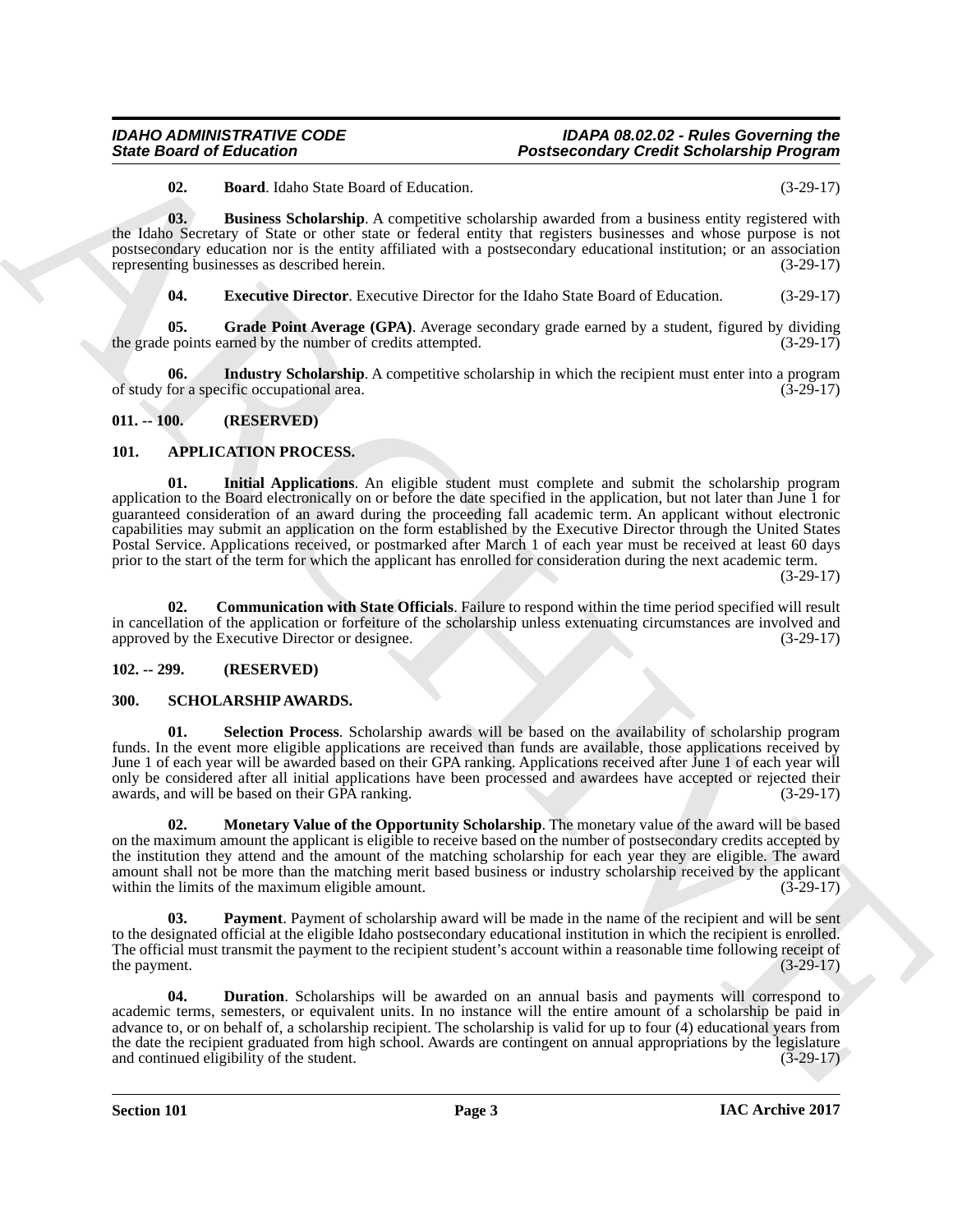<span id="page-3-2"></span>**05. Eligibility**. If a student receives a scholarship payment and it is later determined that the student did not meet all of the scholarship program eligibility requirements, then the student is considered in overpayment status, and the remaining program funds must be returned to the Office of the State Board of Education. (3-29-17)

#### <span id="page-3-3"></span><span id="page-3-0"></span>**302. CONTINUING ELIGIBILITY.**

<span id="page-3-4"></span>To remain eligible for the scholarship, the recipient must comply with all of the provisions of the scholarship program and these rules, in addition to the following requirements.  $(3-29-17)$ 

**Posteroide of Eulerance Constraints** (Second School Associates) and the internal constraints (Second School Associates) and the internal constraints (Second School Associates) and the internal constraints (Second School **Interruption of Continuous Enrollment**. A student may request an interruption of continuous enrollment for eligible students due to military service in the United States armed forces, medical circumstances, or extenuating circumstances approved by the Executive Director. A scholarship recipient whose continuous enrollment is interrupted for more than four (4) months but less than two (2) years for any reason and who intends to re-enroll in an eligible Idaho postsecondary educational institution must file a letter of intent to withdraw no later than sixty (60) days prior to the first day of the academic term of the discontinued attendance to the Office of the State Board of Education. Failure to do so may result in forfeiture of the scholarship. In addition, the individual must file a statement with the Board declaring his intent to re-enroll as a full-time student in an academic or career-technical program in an eligible Idaho postsecondary educational institution for the succeeding academic year no later than thirty (30) days prior to the first day of the academic term in which the individual intends to re-enroll and within two (2) years of the approval of the request to withdraw. Failure to do so will result in forfeiture of the scholarship unless an extension has been granted. All requests for extension must be made sixty (60) days prior to the start of the succeeding academic year. At no time may the extension extend beyond the expiration period of the scholarship. At no time may the scholarship award eligibility be extended beyond four (4) years from the date the student graduated from high school. (3-29-17)

#### <span id="page-3-1"></span>**303. -- 999. (RESERVED)**